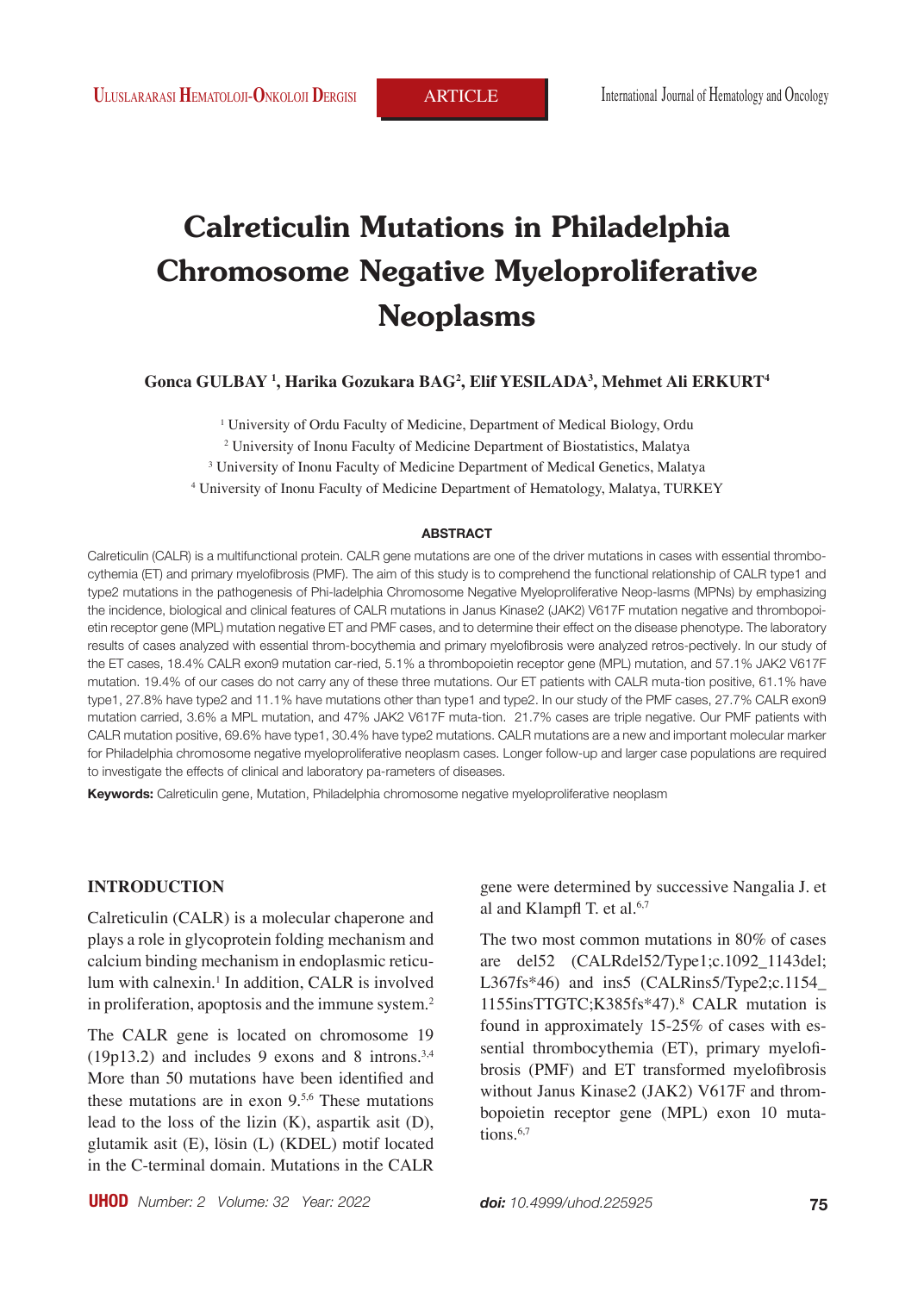#### International Journal of Hematology and Oncology

The aim of our study is to comprehend the functional link of CALR type1 and type2 mutations in the pathogenesis of Philadelphia chromosome negative myeloproliferative neoplasms (PhNeg MPNs) by emphasizing the incidence, biological and clinical features of CALR mutations in JAK2 V617F negative and MPL negative essential thrombocythemia (ET) and primary myelofibrosis (PMF) cases, and to determine their effect on the disease phenotype.

## **PATIENTS AND METHODS**

## **Study Groups**

This study retrospectively researched the presence of the CALR mutation in ceses with PhNeg MPNs in the Hematology clinic of Turgut Ozal Medical Center, Inonu University, between January 2018 and June 2020. Participants were diagnosed with MPNs according to the World Health Organization classification criteria. Demographic and clinical features of 181 cases diagnosed with PhNeg MPNs were evaluated retrospectively. Accordingly, our study groups consists of ET (98 cases), PMF (83 cases). However, the cases consisted of 88 women and 93 men.

## **CALR Mutation Detection**

Genomic DNA was isolated from ethylenediamine tetraacetic acid (EDTA) anticoagulated venous blood using the EZ1 DNA Blood 200  $\mu$ L kit and the BioRobot EZ1 Workstation [Qiagen, Hilden, Germany], according to the manufacturer's instructions. Samples were stored at -20<sup>o</sup>C until analysis.

After extracting DNA isolated from peripheral blood, Ipsogen CALR RGQ PCR kit (Qiagen, Hilden, Germany) was used to detect CALR mutations. Protocols for the CALR study followed the manufacturer's specifications. Ethics Committee Approval: The Ordu University, Faculty of Medicine Institutional Review Board Ethics Committee granted approval for this study (date:15.04.2021 number: 2021/101).

## **Statistical Analysis**

The conformity of numerical data to normal distribution was analyzed using Shapiro-Wilk or Kolmogorov-Smirnov tests, depending on the number of observations. The data were summarized with median and interquartile width (IQR) as they did not conform to normal distribution. Mann-Whitney U test was utilized for comparisons of two groups, Kruskal-Wallis test for comparisons of more than two groups and Conover pairwise comparison method was used. Categorical variables were represented as numbers and percentages, and comparisons were made with Pearson chi-square, continuity-corrected chi-square or Fisher's exact chi-square tests, depending on the number of observations. Two-sided significance level was accepted as 0.05 in all tests. Statistical analysis was applied using IBM SPSS for Windows version 22.0 (New York, USA).

# **RESULTS**

## **Clinico-Hematologic Features**

The age and white blood cell (WBC), red blood cell (RBC), hemoglobin (HB), platelets (PLT) counts of ET and PMF cases are given in Table 1. Accordingly, a statistically significant difference

| <b>Table 1.</b> Clinical features of ET and PMF groups |                           |                                   |                                                                                                                                                       |  |
|--------------------------------------------------------|---------------------------|-----------------------------------|-------------------------------------------------------------------------------------------------------------------------------------------------------|--|
|                                                        | $ET$ (n= 98) Median (IQR) | PMF ( $n = 83$ ) Median ( $lQR$ ) | p                                                                                                                                                     |  |
| AGE (years)                                            | 60.5(24)                  | 60(25)                            | 0,217                                                                                                                                                 |  |
| <b>WBC (10<sup>9</sup>/L)</b>                          | 8.9(4.1)                  | 10.6(6)                           | 0.005                                                                                                                                                 |  |
| RBC (10 <sup>12</sup> /L)                              | 5.655(1.03)               | 4.68(0.89)                        | < 0.001                                                                                                                                               |  |
| $Hb$ (g/dL)                                            | 16.2(2.7)                 | 13(2.1)                           | < 0.001                                                                                                                                               |  |
| HCT (%)                                                | 50.3(7.4)                 | 41.5 (12.6)                       | < 0.001                                                                                                                                               |  |
| $PLT (10^9/L)$                                         | 651.5 (325)               | 259 (158)                         | < 0.001                                                                                                                                               |  |
| $F \nvert n \, (\%)$                                   | 49 (50)                   | 37(44.6)                          | 0.467                                                                                                                                                 |  |
| M $n$ (%)                                              | 49 (50)                   | 46 (55.4)                         |                                                                                                                                                       |  |
|                                                        |                           |                                   | In table median linterquartile range(IQR)] values are given. WBC= White blood cell count. RBC= red blood cell count. Hb= hemoglobin. Hct= hematocrit. |  |

*In table median [interquartile range(IQR)] values are given. WBC= White blood cell count, RBC= red blood cell count, Hb= hemoglobin, Hct= hematocrit, PLT= platelets count, F= Female, M= Male*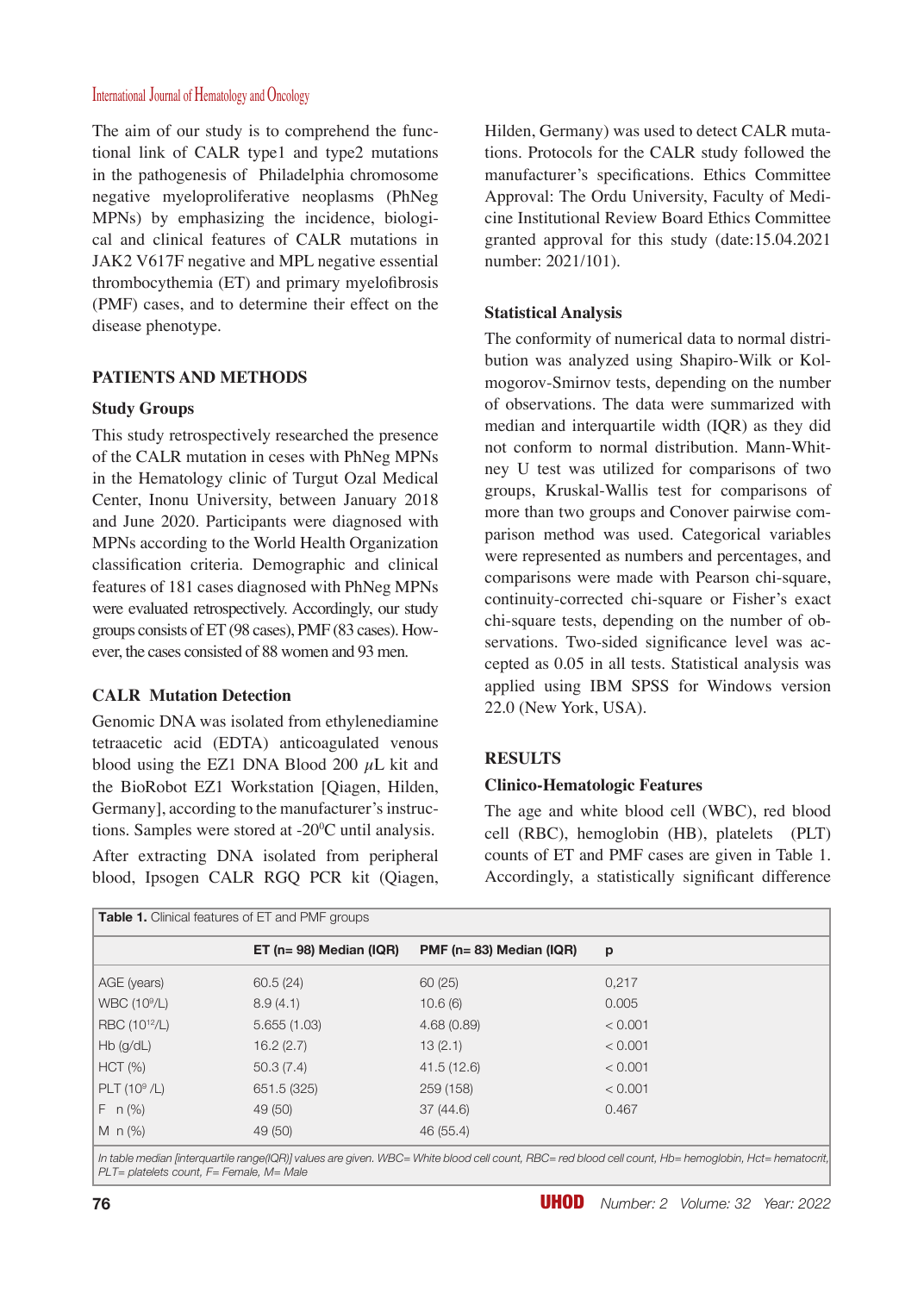| <b>Table 2.</b> Mutation profile in ET cases |                                             |                                            |                                           |                                               |                                                 |                                               |         |
|----------------------------------------------|---------------------------------------------|--------------------------------------------|-------------------------------------------|-----------------------------------------------|-------------------------------------------------|-----------------------------------------------|---------|
|                                              | <b>CALRType</b><br>$(n=11)$<br>Median (IQR) | <b>CALRType</b><br>$(n=5)$<br>Median (IQR) | <b>Other CALR</b><br>mutations<br>$(n=2)$ | <b>MPL mutated</b><br>$(n=5)$<br>Median (IQR) | <b>JAK2</b> mutated<br>$(n=56)$<br>Median (IQR) | Triple negative p<br>$(n=19)$<br>Median (IQR) |         |
| AGE (years)                                  | 54(10)                                      | 54(8)                                      | 49(6)                                     | 62 (35)                                       | 66.5 (26.5)                                     | 63 (26)                                       | 0.253   |
| <b>WBC (10<sup>9</sup>/L)</b>                | 8.1(4.3)                                    | 8.9(1.5)                                   | 8.9(3.2)                                  | 9.9(3.8)                                      | 8.95(4.85)                                      | 8.3(4.6)                                      | 0.979   |
| RBC(10 <sup>12</sup> /L)                     | 5.3(2.1)                                    | 5.47(1.05)                                 | 6.4(0.9)                                  | 5.1(0.9)                                      | 5.7(0.9)                                        | 5.5(1.5)                                      | 0.200   |
| $Hb$ (g/dL)                                  | 11.9(6.6)                                   | 14.8(2.5)                                  | 16.6(0.6)                                 | 16.2(2.2)                                     | 16.4(1.6)                                       | 16.7(3.9)                                     | 0.074   |
| PLT $(10^9$ /L)                              | $978(91)^a$                                 | $912 (34)$ <sub>a,b</sub>                  | 1289.5 (793) <sup>a,b</sup>               | 782 (114) <sup>a.b</sup>                      | $601.5(133.5)^b$                                | 575 (123) <sup>b</sup>                        | < 0.001 |
| $n$ (%)<br>F.                                | 4(36.4)                                     | 1(20)                                      | 1(50)                                     | 2(40)                                         | 33 (58.9)                                       | 8(42.1)                                       | 0.429   |
| M $n$ (%)                                    | 7(63.6)                                     | 4(80)                                      | 1(50)                                     | 3(60)                                         | 23(41.1)                                        | 11(57.9)                                      |         |

was found between the numbers of WBC  $(p=$ 0.005), RBC (p< 0.001), HB (p< 0.001) and PLT (p< 0.001) between ET and PMF cases (Table 1).

Median age in cases of ET is 54 years in CALR type 1 and type 2 and 49 years in other CALR mutations (Table 2). There is no statistically significant difference between the median age of ET patients with JAK2 V617F (median age 66.5), MPL mutations positive (median age 62) and triple negative (median age 63) and ET patients with CALR mutations (p= 0.253) (Table 2).

Median platelet (PLT) levels (range 150-400 × 109 /L) in CALR mutation-positive ET patients are type1, type2, and in other CALR mutation carriers, 978  $\times$  10<sup>9</sup>/L, 912  $\times$  10<sup>9</sup>/L, 1289.5  $\times$  10<sup>9</sup>/L respectively (Table 2). PLT levels is higher in CALR type1 mutation positive ET patients than JAK2 V617F and triple neg ET patients (p< 0.001) (Table 2).

The median age of our patients with in PMF is younger age in CALR type2 mutation positive cases (33 years) than in MPL (65 years), JAK2 V617F (years 64) and triple negative (years 64) positive cases ( $p$ < 0.001) (Table 3). In addition, in cases with PMF, the median age in CALR type1 mutation-positive cases (46.5 years) is younger than the age of JAK2 V617F (64 years) and triple-negative cases (64 years) (p< 0.001) (Table 3).

There is no statistical difference between PMF and ET patients in terms of type1 and type2 mutations  $(p= 1.000)$  (Table 4).

# **Frequencies of Molecular Mutations**

In our study of the ET cases, 18.4% (18 cases) CALR exon9 mutation carried, 5.1% (5 cases) a MPL mutation, and 57.1% (56 cases) JAK2 V617F mutation. 19.4% (19 cases) of our cases do not carry any of these three mutations (Table 2).

Our ET patients with CALR mutation positive, 61.1% (11 cases) have type1, 27.8% (5 cases) have type2 and 11.1% (2 cases) have mutations other than type1 and type2 (Table 2).

| <b>Table 3.</b> CALR mutation profile in PMF cases |                                                |                                               |                                               |                                          |                                               |         |
|----------------------------------------------------|------------------------------------------------|-----------------------------------------------|-----------------------------------------------|------------------------------------------|-----------------------------------------------|---------|
|                                                    | <b>CALR Type 1</b><br>$(n=16)$<br>Median (IQR) | <b>CALR Type 2</b><br>$(n=7)$<br>Median (IQR) | <b>MPL mutated</b><br>$(n=3)$<br>Median (IQR) | JAK2 mutated<br>$(n=39)$<br>Median (IQR) | Triple negative p<br>$(n=18)$<br>Median (IQR) |         |
| AGE (years)                                        | 46.5 $(10.5)^{a.b}$                            | 33(17) <sup>a</sup>                           | 65 (24)b.c                                    | $64 (15)$ <sup>c</sup>                   | $64 (13)$ °                                   | < 0.001 |
| WBC (10 <sup>9</sup> /L)                           | 11.7(2.6)                                      | 10.4(4.2)                                     | 14(1.5)                                       | 9.4(8.2)                                 | 8.6(4)                                        | 0.154   |
| RBC (1012/L)                                       | 4.6(0.7)                                       | 4.5(0.6)                                      | 4.7(0.9)                                      | 4.7(0.9)                                 | 4.7(0.7)                                      | 0.779   |
| $HB$ (g/dL)                                        | 13.2(2.7)                                      | 12.5(1.3)                                     | 13.5(2.6)                                     | 13.2(2.1)                                | 13.1(3.3)                                     | 0.587   |
| PLT $(10^9$ /L)                                    | 281.5 (201)                                    | 391 (112)                                     | 318 (158)                                     | 248 (129)                                | 249 (114)                                     | 0.112   |
| $F \n n(\%)$                                       | 7(43.8)                                        | 2(28.6)                                       | 2(66.7)                                       | 18(46.2)                                 | 8(44.4)                                       | 0.860   |
| M $n$ (%)                                          | 9(56.2)                                        | 5(71.4)                                       | 1(33.3)                                       | 21(53.8)                                 | 10(55.6)                                      |         |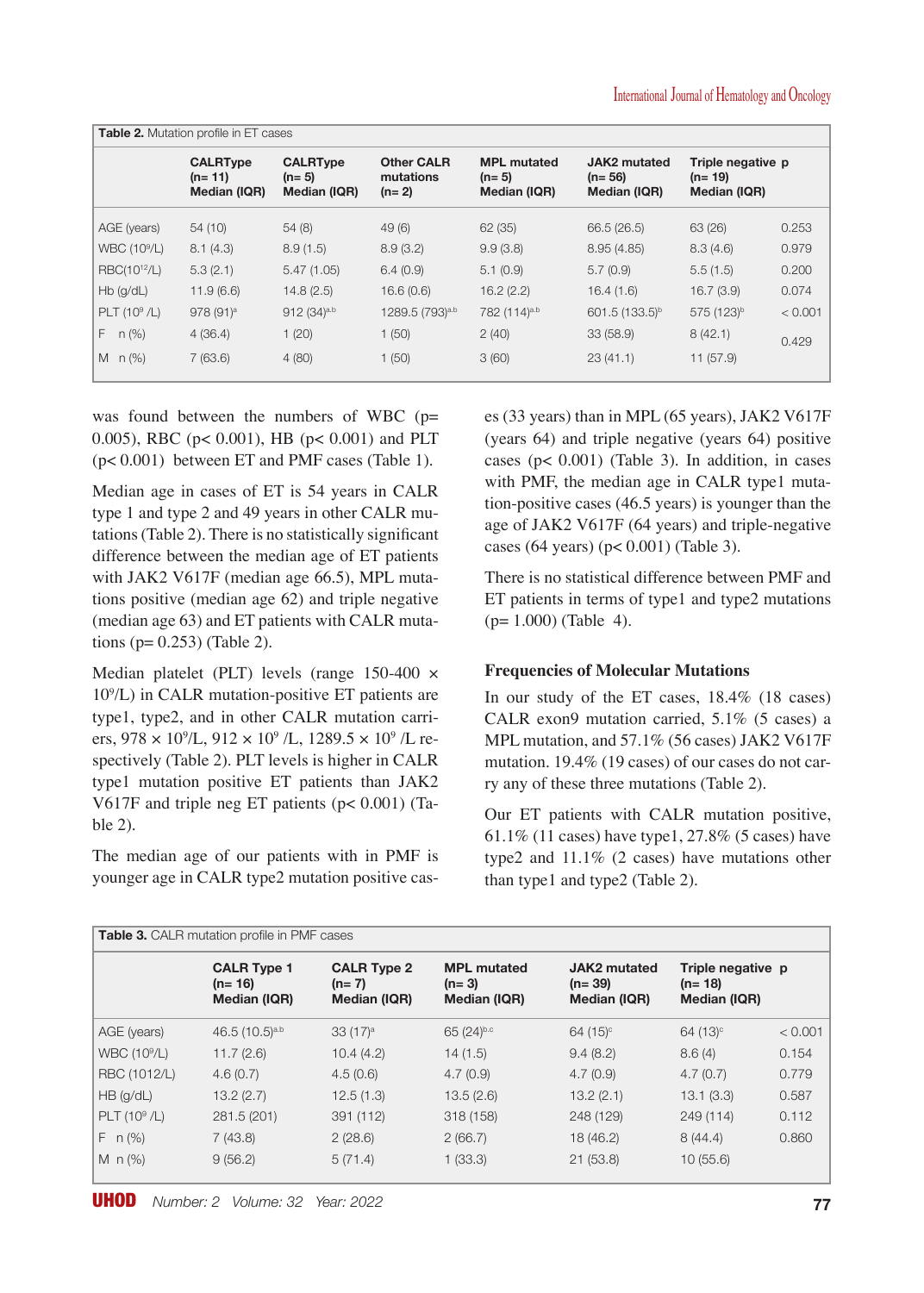#### International Journal of Hematology and Oncology

| Table 4. Comparison of CALR mutation types in ET and PMF cases |                           |             |             |       |  |
|----------------------------------------------------------------|---------------------------|-------------|-------------|-------|--|
|                                                                | <b>CALR mutation Type</b> |             |             |       |  |
|                                                                | Type1                     | Type2       | Total       | P     |  |
| Group                                                          |                           |             |             |       |  |
| <b>ET</b> $(n/\%)$                                             | 11 (68.8%)                | 5(31.3%)    | 16 (100.0%) |       |  |
| <b>PMF</b> $(n/\%)$                                            | 16 (69.6%)                | $7(30.4\%)$ | 23 (100.0%) |       |  |
| <b>Total</b>                                                   | 27 (69.2%)                | 12 (30.8%)  | 39 (100.0%) | 1.000 |  |

In our study of the PMF cases, 27.7% (23 cases) CALR exon9 mutation carried, 3.6% (3 cases) a MPL mutation, and 47% (39 cases) JAK2 V617F mutation. 21.7% (18 case) cases are triple negative (Table 3).

Our PMF patients with CALR mutation positive, 69.6% (16 cases) have type1, 30.4% (7 cases) have type2 mutations (Table 3).

In this study, there was no statistically significant difference between ET and PMF patients in terms of CALR mutation types (Table 4).

## **DISCUSSION**

The discovery of the JAK2 V617F mutation in 2005 led to the emergence of mutations in other genes related to hematopoietic growth signaling pathways such as JAK2 exon 12, MPL and CALR.9,10,11

In this study, Turkey's Eastern Anatolia to understand the differences in the clinical presentation of ET and PMF patients from different province of offers clinical and molecular profiles.

To date, CALR mutations have mostly been determined in cases of ET and PMF negative for JAK2 V617F and MPL. In this study, we found CALR, MPL or JAK2 V617F mutations, 80.6% in cases with ET and 78.3% with PMF. In a study, the JAK2, MPL or CALR mutations 85.5% in cases with ET and 85.2% with PMF.<sup>12</sup>

In our study, we found frequency of CALR (18.4- 27.7%), JAK2 V617F (57.1-47%), MPL (5.1-3.6%) and triple-negative (19.4-21.7%), between ET and PMF cases respectively. Mara Jogelina Ojeda et al. Defined as JAK2 V617F (51.2%), CALR (21.5%), MPL (2.8%) and triple negative MPN (14.5%) in 214 ET cases.12 A similar study conducted by Li et al in 357 Chinese patients with PMF found that, 50% of patients carried JAK2 V617F, 21% had a CALR mutation, 3% carried an MPL mutation, and 27% were triple-negative PMF.13 In another study, they found JAK2 V617F 53%, CALR 33%, MPL 3% and triple negatives 11% in ET patients. For PMF, the distribution of mutations were as follows: JAK2 V617F mut: 57%, CALR mut: 25%, MPL mut: 7%, triple negative: 11% cases (14). In a study have reported the frequency of the CALR mutation to be 11.3% and 9.1% of cases with ET and PMF, respectively.<sup>5</sup> In a study conducted in Turkey, JAK2 V617F was reported in 47.5% and 48.6% of cases with PMF and ET, respectively.15 In another study conducted in Turkey, JAK2 mutation was determined as 54.8% in ET patients.16 Our results were similar to the majority of studies of the mutations (CALR, JAK2 V617F and MPL) in cases with ET and PMF found in the literatüre.

Mutant CALR in ET and PMF is caused by insertions or deletions in exon 9. These mutations; The type1 variant, a 52-bp deletion (c.1179\_1230del), and type2 variant, is a 5-bp TTGTC insertion (c.1234\_1235insTTGTC).3,7

In our study, the CALR mutation was found in 18.4% of ET, 27.7% of PMF, respectively. Of the ET cases with CALR mutations, 61.1% had type1 mutation and 27.8% had type2 mutation. In addition, mutations other than type1 and type2 were detected in 11.1% of ET cases. Tefferi et al. detected 16% type1 and 14% type2 CALR mutations in their study.17 Zaidi et al. in ET cases, 59.1% type1 mutations and 40.9% type2 mutations were detected.<sup>18</sup>

In this study, we found 69.6% type1 and 30.4% type2 mutations in PMF cases with CALR mutations. In a similar study, 52.6% found type1 CALR mutation and 47.7% type2 CALR mutation.<sup>18</sup>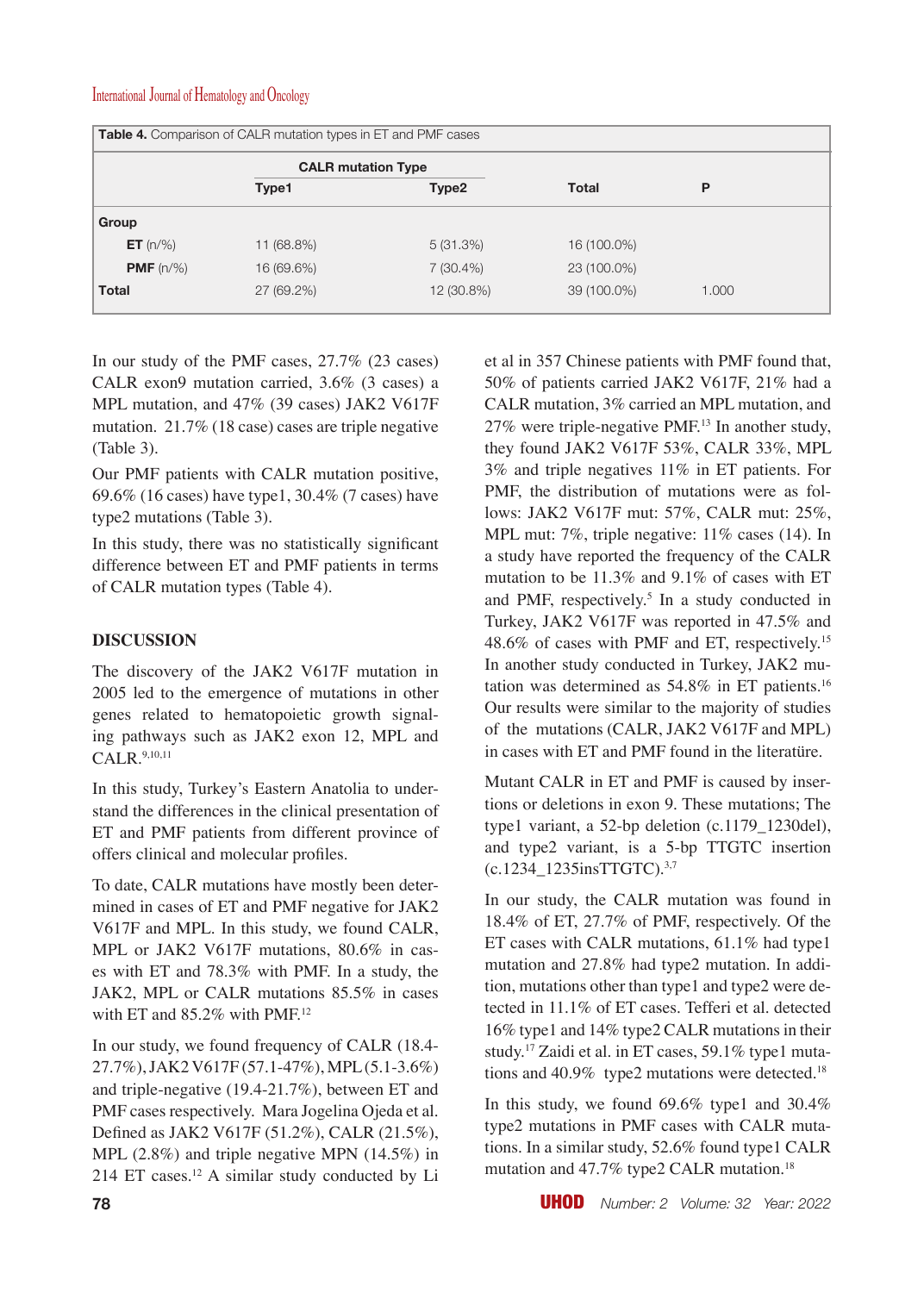In our study, PLT values were found to be higher in ET cases carrying type1 CALR mutations compared to JAK2 and triple negative groups. Ayalew Tefferi et al also found that PLT values were higher in patients with CALR mutation ET and their ages were vounger.<sup>17</sup> In another study, patients with CALR mutation ET have high PLT counts.12

In this study, the ages of the cases carrying CALR type1 mutations in PMF patients were younger than the ages of JAK2 and triple negative cases. In the same patient group, cases with CALR type2 mutations were found to be younger than MPL, JAK2 and triple negative groups. Bing Li, et al. also identified CALR mutated PMF cases as younger in their study.19

In this study, there was no statistical difference between ET and PMF patients in terms of CALR mutation types. The prognostic value of Type 1 and Type 2 mutations has been discussed in various studies. Tefferi et al. indicated that cases who carry the Type 1 CALR mutation had significantly longer survival than the cases with all other mutations.18,20

This study had a few limitations. First, our study was retrospective. Second, for the purpose of our study, disease transformations and secondary malignancies were not evaluated.

#### **Conclusions**

As a result, CALR mutations are a new and important molecular marker for ET and PMF cases after JAK2 V617F mutation. Cases with the del52 (CALRdel52/Type1;c.1092\_1143del;L367fs\*46) and ins5 (CALRins5/Type2;c.1154\_1155insTTG TC;K385fs\*47) mutations have shown different clinical characteristics. Showing of this mutation is very significant for differential diagnosis. Longer follow-up and larger case populations are required to investigate the effects of clinical.

#### **REFERENCES**

1. Fhlathartaigh M, McMahon J, Reynolds R. Calreticulin and other components of endoplasmic reticulum stress in rat and human inflammatory demyelination. Acta Neuropathol Commun 1: 37, 2013.

- 2. Clinton A, McMullin MF. The Calreticulin gene and myeloproliferative neoplasms. J Clin Pathol 69: 841-845, 2016.
- 3. Luo W, Yu Z. Calreticulin (CALR) mutation in myeloproliferative neoplasms (MPNs). Stem Cell Investig 2: 16, 2015.
- 4. Qui Y, Michalak M. Transcriptional control of the Calreticulin gene in health and disease. Int J Biochem Cell Biol 41: 531- 538, 2009.
- 5. Wang J, Hao J, He N, et al. The mutation profile of Calreticulin in patients with myeloproliferative neoplasms and acute leukemia. Turk J Hematol 33: 180-186, 2016.
- 6. Klampfl T, Gisslinger H, Harutyunyan AS, et al. Somatic mutations of calreticulin in myeloproliferative neoplasms. N Engl J Med 369: 2379-2390, 2013.
- 7. Nangalia J, Massie CE, Baxter EJ, et al. Somatic caLr mutations in myeloproliferative neoplasms with nonmutated JAK2. N Engl J Med 369: 2391-2405, 2013.
- 8. Rumi E, Pietra D, Pascutto C, et al. Mieloproliferative Investigators. Clinical effect of driver mutations of JAK2, CALR, or MPL in primary myelofibrosis. Blood 124: 1062-1069, 2014.
- 9. Spivak JL. Polycythemia vera: myths, mechanisms, and management. Blood 100: 4272-4290, 2002.
- 10. Vadikolia CM, Tsatalas C, Anagnostopoulos K. Proteolytic matix metallopeptidases and inhibitors in BCR-ABL1 negative myeloproliferative neoplasms: correlation with JAK2 V617F Mutation Status. Acta Haematol 126: 54-62, 2011.
- 11. Santos FP, Verstovsek S. JAK2 inhibitors: are they the solution? Clin Lymphoma Myeloma Leuk 11: 28-36, 2011.
- 12. Ojeda MJ, Bragós IM, Calvo KL, et al. CALR, JAK2 and MPL mutation status in Argentinean patients with BCR-ABL1negative myeloproliferative neoplasms.Hematology 23, 208-211, 2018.
- 13. Li N, Yao Q-M, Gale RP, et al. Frequency and allele burden of CALR mutations in Chinese with essential thrombocythemia and primary myelofibrosis without JAK2V617F or MPL mutations. Leukaemia Res 39: 510-514, 2015.
- 14. Andrikovics H, Krahling T, Balassa K, et al. Distinct clinical characteristics of myeloproliferative neoplasms with calreticulin mutations. Haematologica 99: 1184-1190, 2014
- 15. Gulbay G, Yesilada E, Erkurt MA, et al. Evaluation of the JAK2 V617F gene mutation in myeloproliferative neoplasms cases: a one-center study from Eastern Anatolia. Turkish Journal of Biochemistry 44: 492-498, 2019.
- 16. Ciftciler R, Aksu S, Malkan UY, et al. Fibrosis development, leukemic transformation and secondary malignancies complicating the clinical course of essential thrombocythemia. UHOD-Int J Hematol Oncol 29: 14-21, 2019
- 17. Tefferi A, Wassie EA, Guglielmelli P, et al. Type 1 versus Type 2 calreticulin mutations in essential thrombocythemia: A collaborative study of 1027 patients. Am J Hematol 89: E121- 124, 2014.